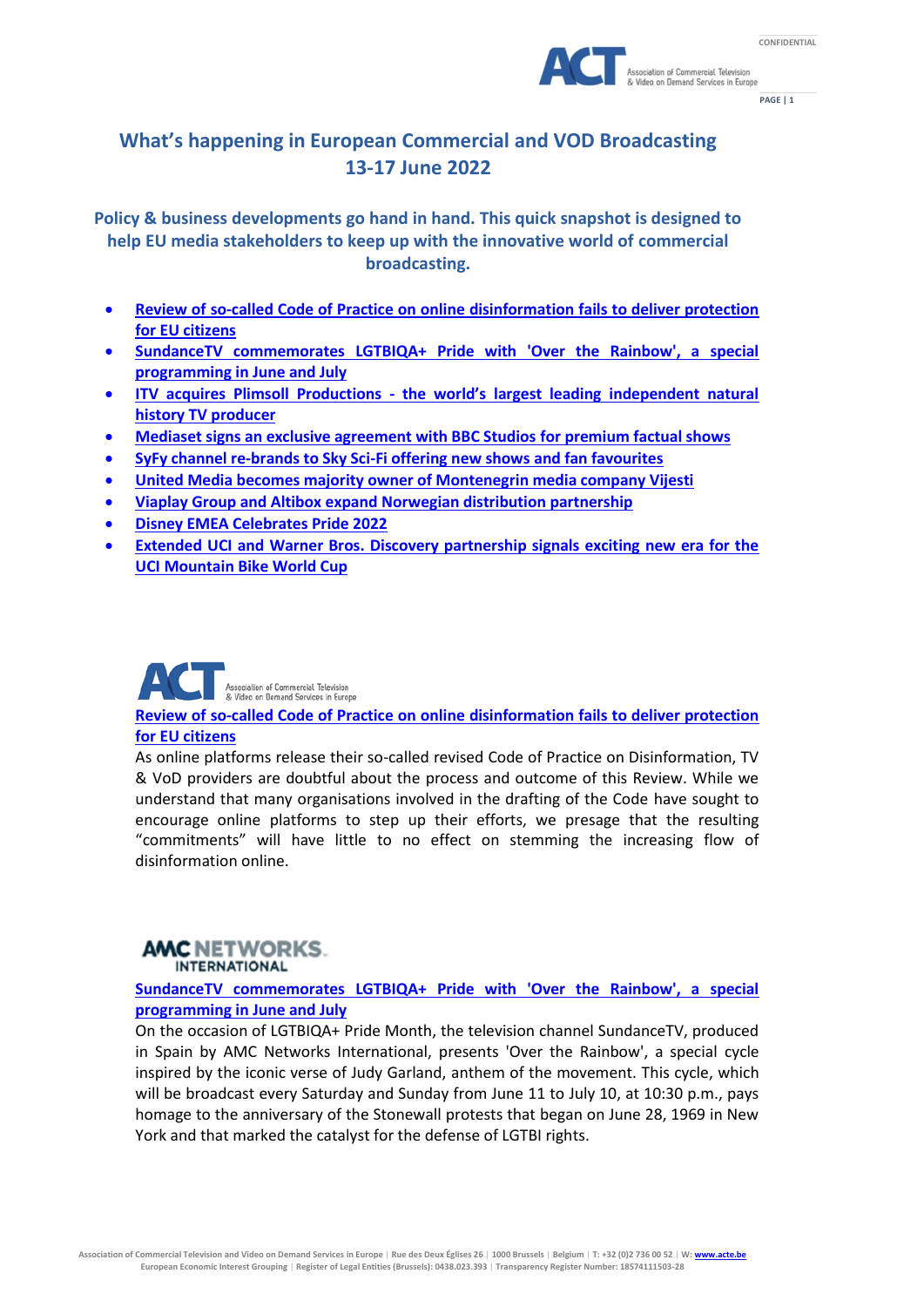



**PAGE | 2**



### **ITV acquires Plimsoll Productions - [the world's largest leading independent natural](https://www.itv.com/presscentre/press-releases/itv-acquires-plimsoll-productions-worlds-largest-leading-independent-natural-history)  [history TV producer](https://www.itv.com/presscentre/press-releases/itv-acquires-plimsoll-productions-worlds-largest-leading-independent-natural-history)**

ITV plc today announced that it has agreed to acquire a majority interest of 79.5% in Plimsoll Productions, the largest independent producer of natural history programmes in the world and a growing premium factual producer, for a cash consideration of approximately £103.5 million, valuing Plimsoll at an Enterprise Value of £131 million. Founded in Bristol in 2013, the centre of excellence for natural history programming, the Bafta, Emmy and Academy award winning producer has produced hundreds of hours of content which is watched, and sold, in nearly 200 countries.

# **MF2**

### **[Mediaset signs an exclusive agreement with BBC Studios for premium factual shows](https://www.tgcom24.mediaset.it/televisione/mediaset-sigla-un-accordo-esclusivo-con-bbc-studios-acquisiti-25-documentari-top-si-parte-con-dynasties-ii_51377478-202202k.shtml)**

The long-term agreement covers first-window pre-sales of natural history landmarks in the Italian territory including BBC Studios' Natural History Unit's upcoming Frozen Planet II, Dynasties II and Planet Earth III. The content package also comprises two additional commitments for factual content on Mediaset's Focus Channel hosting additional 25 hours per year. Acquired titles from the BBC Studios catalogue for Mediaset's portfolio of FTA channels include the second season of Animals with Cameras and Mummies Unwrapped.

### **[SyFy channel re-brands to Sky Sci-Fi offering new shows and fan favourites](https://www.skygroup.sky/en-gb/article/syfy-channel-re-brands-to-sky-sci-fi-offering-new-shows-and-fan-favourites)**

The destination for fans of science fiction and fantasy genres, Syfy, will be re-branding to Sky Sci-Fi from Tuesday 26 July. The channel has been revamped and will offer exciting new shows while still being home to a host of sci-fi classics that fans know and love.



**UNITED** MEDIA

**[United Media becomes majority owner of Montenegrin media company Vijesti](http://www.unitedmedia.net/united-media-becomes-majority-owner-of-montenegrin-media-company-vijesti/)**

United Media became the majority owner of the media company Vijesti from Montenegro. After gaining the approval of the regulatory bodies, the company was granted permission to acquire 51 percent ownership in Vijesti, a company whose portfolio includes a website, TV, and print.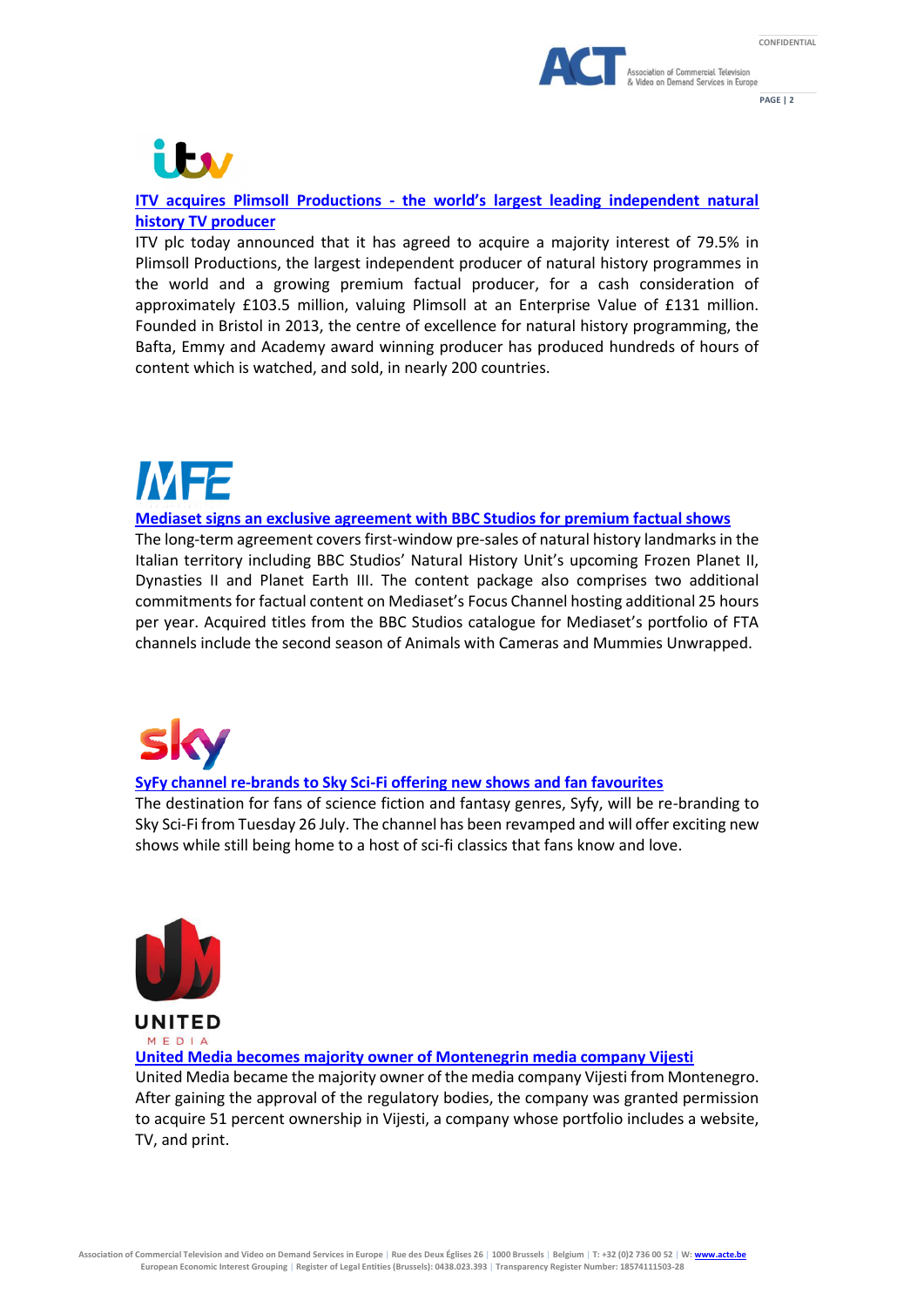



**PAGE | 3**



### **[Viaplay Group and Altibox expand Norwegian distribution partnership](https://www.viaplaygroup.com/news/news-releases/viaplay-group-and-altibox-expand-norwegian-distribution-partnership-2027418)**

Viaplay Group and Norwegian TV, streaming and broadband provider Altibox have agreed a multi-year expansion of their long-term distribution partnership in Norway. The Viaplay streaming service will remain broadly available to Altibox customers, who will now also have the possibility of following 380 live Premier League games every season when Viaplay Group's Norwegian coverage of the world's most popular football league kicks off in August.



### **[Disney EMEA Celebrates Pride 2022](https://thewaltdisneycompany.eu/disney-emea-celebrates-pride-2022/)**

In celebration of Pride 2022, Disney is putting on an array of exciting activations across Europe, Middle East and Africa, including The Walt Disney Company Pride Collection, a vibrant Disneyland Paris Pride event and a full schedule of events for Cast Members to celebrate their authentic selves.



**WARNER BROS. DISCOVERY** 

**[Extended UCI and Warner Bros. Discovery partnership signals exciting new era for the](https://media.discoverysports.com/post/extended-uci-and-warner-bros-discovery-partnership-signals-excit)  [UCI Mountain Bike World Cup](https://media.discoverysports.com/post/extended-uci-and-warner-bros-discovery-partnership-signals-excit)**

The Union Cycliste Internationale (UCI) has selected Warner Bros. Discovery (WBD) to deliver a new vision for mountain biking. For this reason, the UCI will harness WBD's global scale and vast media platforms, as well as collaborate with two of the company's specialist organisations. This will see Discovery Sports Events join forces with the Enduro Sports Organisation (ESO Sports) to deliver the organisation, media production and broadcast, promotion and commercialisation of the UCI Mountain Bike World Cup.

**\*\*\*\*\*\*\*\*\*\*\*\*\*\*\*\*\*\*\*\*\*\*\*\*\*\*\***

### **About the Association of Commercial Television and Video on Demand Servicesin Europe** The Association of Commercial Television and Video on Demand Services in Europe represents the interests of leading commercial broadcasters across Europe and beyond. The ACT member companies finance, produce, promote and distribute content and services benefiting millions of Europeans across all platforms. At ACT we believe that the healthy and sustainable commercial broadcasting sector has an important role to play in the